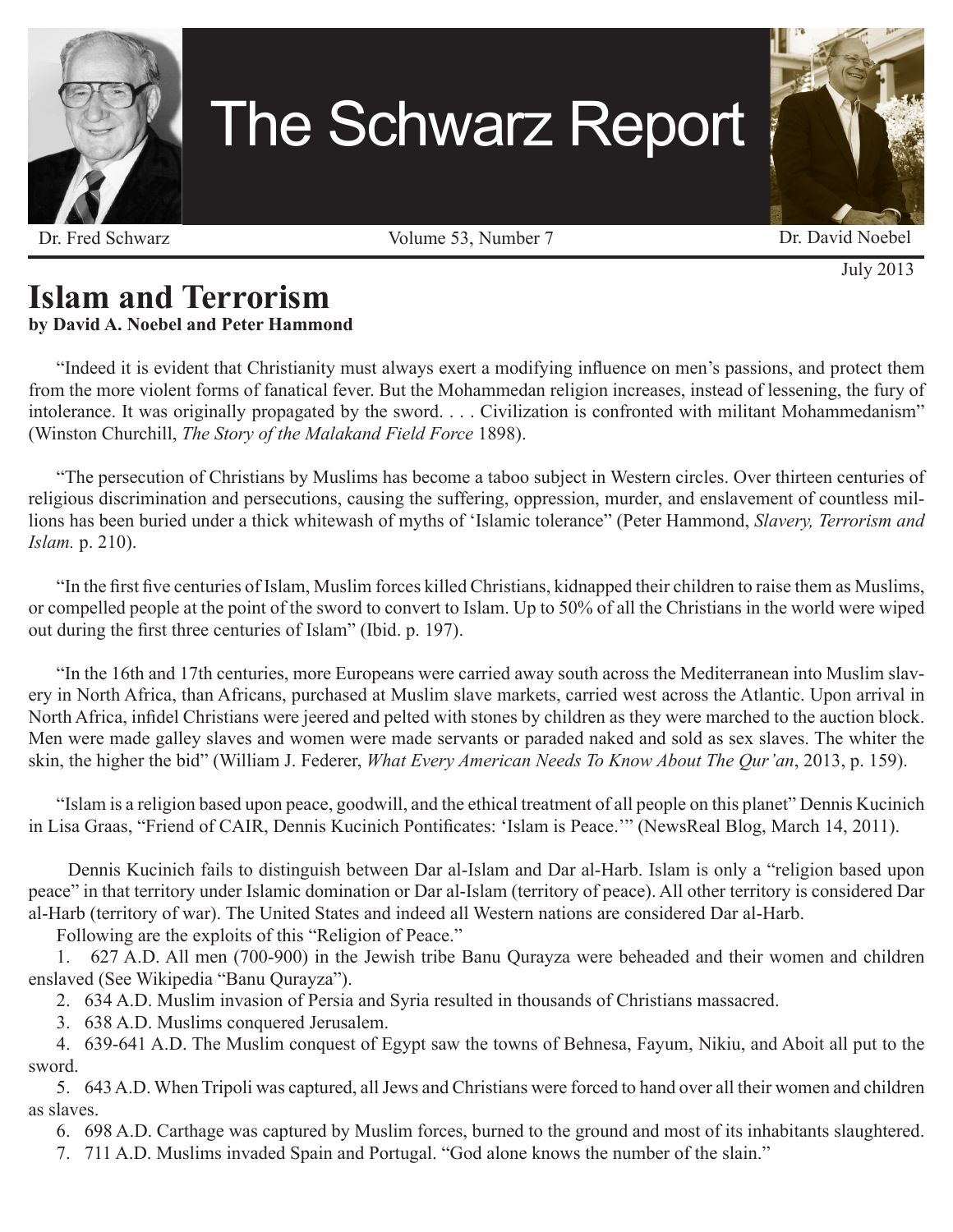8. 712 A.D. Muslim armies invaded India, smashed statues, demolished temples, plundered the palaces, slaughtered vast numbers of Indian men, and enslaved their women and children. Will Durant in *The Story of Civilization* referred to this invasion as "probably the bloodiest story in history." At Somnath, e.g., 50,000 Hindus were slaughtered at the command of Mahmud.

9. 731 A.D. Muslims captured Bordeaux and Duke Eudo's army was butchered.

10. 732 A.D. Muslim forces finally defeated by Charles Martel at the Battle of Tours.

11. 846 A.D. Muslims sack Rome.

12. 923 A.D. Caliph Abd-Er-Rahman III destroyed Cordova, Zarajoza, and Merida with all adult males executed and all women and children enslaved.

13. 1011 A.D. Muslims kill 2,000 in Cordoba, Spain.

14. 1033 A.D. Muslims capture Fez, Morocco and slaughter 6,000 Jews.

15. 1055 A.D. Muslims capture Baghdad.

16. 1064 A.D. Muslims capture Ani, Armenia.

17. 1066 A.D. Muslims massacre 5,000 Jews in Granada, Spain.

18. 1191 A.D. Muslims enslave 3,000 in Silves, Portugal.

19. 1193 A.D. the Muslims burned to the ground the Buddhist's famous library and overran Bihar.

20. 1351 A.D. Firuz Shah commanded all Hindus to be killed and all Hindu temples to be destroyed.

21. 1359 A.D. Muslims attack cities in Asia Minor.

22. 1382 A.D. Muslims capture Moscow.

23. 1383 A.D. Muslims (under Tamerlane) conquer Afghan city of Isfizar ("building a tower with bricks, mortar, and 2,000 prisoners cemented alive into it." Federer, p. 115

24. 1386 A.D. Tamerlane destroys the city of Kartid.

25. 1387 A.D. Tamerlane massacres 70,000 in the Persian city of Ishfahan.

26. 1398 A.D. Tamerlane conquers Delhi, India and slaughters 100,000 people "leaving hundreds of 'pyramids of skulls'" Federer, p. 116.

27. 1403 A.D. Tamerlane slaughtered the inhabitants and destroyed all the Christian churches in Tiflis, Georgia.

28. 1453 A.D. Mehmet II conquered Constantinople with tens of thousands of civilians slaughtered in the streets. Christianity's greatest church the Hagia Sophia was overrun, with the Turks slaughtering the entire congregation—men, women, and children.

29. 1456 A.D. Muslims (Sultan Mehmet II) attack Hungary, but repulsed.

30. 1475 A.D. Muslims conquered Crimea, enslaved

150 young boys for pederasty reasons.

31. 1480 A.D. "Mehmet the Conqueror sent an Ottoman Turkish fleet to invade Rome under the command of Gedik Ahmet Pasa. The army reached the shore on 28 July 1480 and the city [of Otranto] was captured in two weeks on 11 August 1480. 800 Catholics were beheaded after refusing to convert to Islam. These 800 victims were canonized by Pope Francis on May 12, 2013" (Wikipedia "Otranto").

32. 1526 A. D. The Turks conquered Budapest, enslaving 200,000 Hungarian Christians and taking them back to Turkey as slaves.

33. 1568 A.D. Following the Battle of Chitod, Moghul emperor Akbar ordered the 30,000 captured Hindus to be executed.

34. 1628 A.D. Shah Jahan (builder of the Taj Mahal) captured Hugh, a Portuguese enclave near Calcutta, had its 10,000 inhabitants "blown up with powder, drowned in water, or burned by fire."

35. 1640 A.D. "Hundreds of English ships and over 3,000 British subjects were enslaved in Algiers and 1,500 in Tunis. In three centuries, over a million Europeans were enslaved by Muslim Barbary Pirates" (Federer, p. 160).

36. 1909 A.D. "Young Turks have pursued their nationalistic program by butchery. The Adana massacres of 1909 occurred within a year of the proclamation of the Young Turk Constitution" (Arnold Toynbee, *The Murderous Tyranny of the Turks* cited in Federer, p. 201).

37. 1913 A.D. Turkish army was "engaged in exterminating the Albanians because they had an un-Ottoman national Spirit of their own" (Arnold Toynbee, *The Murderous Tyranny of the Turks* cited in Federer, p. 201).

38. 1915 A.D. The Turks exterminated 1.5 million Christian Armenians (men, women, and children), 750,000 Syrians, and 1 million Greeks, Albanians, and other ethnic minorities, in addition to the previous 7 centuries of Turks systematically massacring millions of Greeks, Armenians, Kurds, Syrians, Serbs, and Bulgarians" (Federer, p. 199).

39. 1922 A.D. The Turks destroyed the city of Smyrna with its 300,000 Christian inhabitants. . . . The Turks shot, hacked, and burned them to death. US and British ships were in the Smyrna harbor and did nothing but witness the slaughter.

40. 1996 A.D. The Armed Islamic Group kidnapped and beheaded seven Trappist monks in Algeria.

41. 2001 A.D. 3,000 killed in the New York City World Trade Center's Twin Towers destroyed on September 11, by Saudi Arabia Wahabi Muslim terrorists.

42. 2011 A.D. New Year's Day Massacre in Alexandria, Egypt with 23 Coptic Christians murdered and 79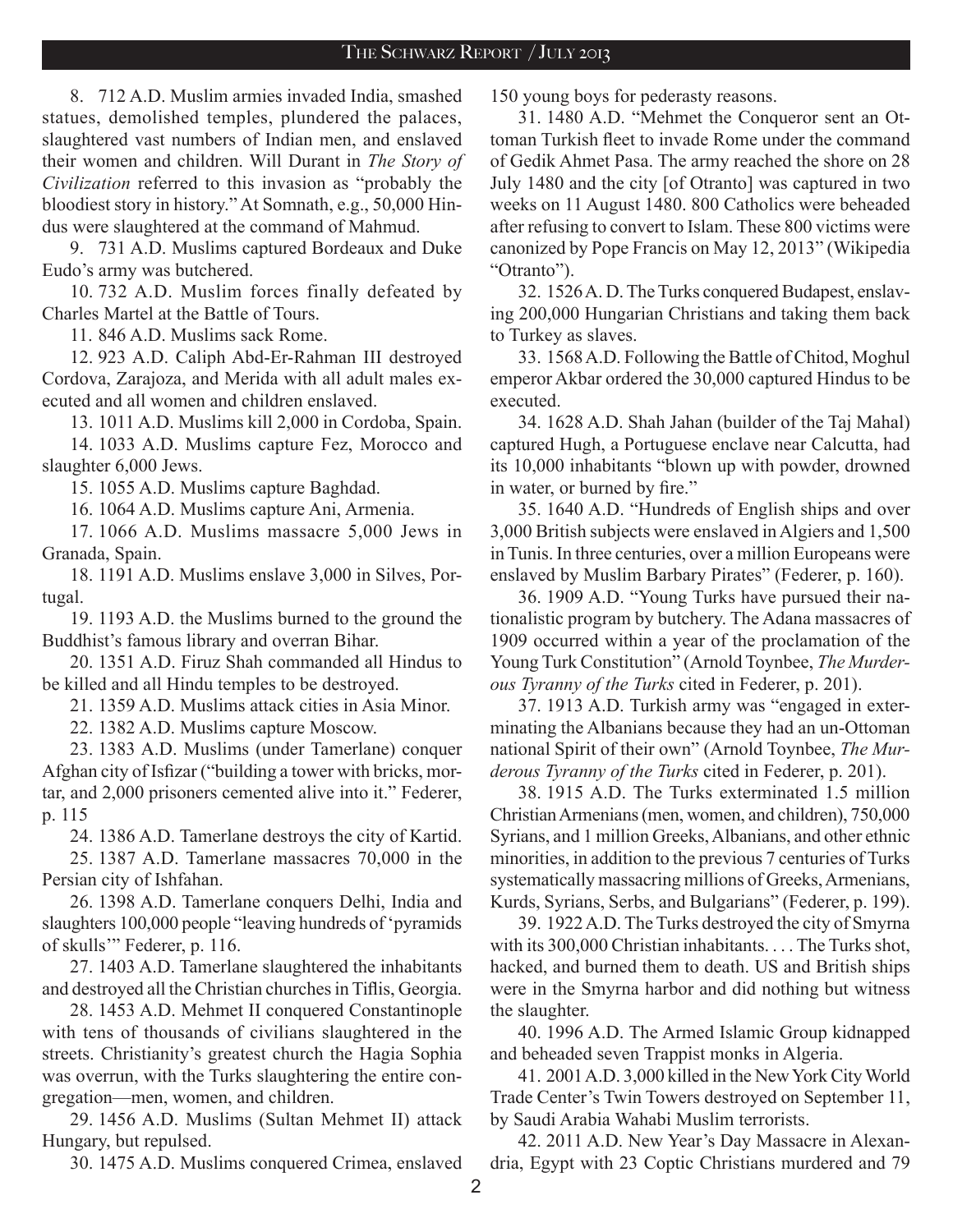injured by Muslim terrorists.

43. 2011 A.D. "Christianity may have been nearly eradicated in Tunisia" (Charlotte Allen, "Before the Deluge" in *The Weekly Standard*, March 14, 2011, p. 29).

44. 2011 A.D. "On Friday night [March 11], twelveyear old Tamar Fogel came home to find both her parents, Ruth and Udi Fogel, two brothers Yoav (11) and Elad (four), and her three-month old sister Hadas murdered in their beds. They had had their throats cut and been stabbed through the heart. That's not shocking: there is no shortage of young Muslim men who would enjoy slitting the throat of a three-month old baby, and then head home dreaming of the town square or soccer tournament to be named in their honor. Back in Gaza, the citizenry celebrated the news by cheering and passing out sweets. . . . The western media simply averted their eyes from their Palestinian house pets' unfortunate effusions" (Mark Steyn, *National Review Online*, March 14, 2011).

45. 2011 A.D. "The spokesman of the Muslim Brothers, the 84-year old Sheikh Qaradawi, is one of the most influential and popular figures in the Muslim world. Originally Egyptian, he has long been in exile in Qatar, where he broadcasts on Al Jazeera. He advises Muslims not to make friends with Jews as this might diminish their desire to wage jihad against them. 'O Allah, take this oppressive Jewish Zionist band of people,' he preaches, 'kill them down to the very last one'" (David Pryce Jones, *National Review*, March 21, 2001, 24).

46. 2011 A.D. "In the village of Sole, just outside of Cairo, local Muslims decided they now had the freedom to burn down the town's Coptic Church (the Church of the Two Martyrs). After torching the sacred place, the Muslims promised to build a mosque on that very spot. When Christians peacefully protested the church burning, 13 were killed and 150 wounded by Muslims who attacked with firearms, stones, and Molotov cocktails" (Paul Cooper, NewReal Blog, March 20, 2011).

47. 2011 A.D. "Muslims in Ethiopia have torched 69 Christian churches, a Bible school, and an orphanage beginning March 2, 2011. . . with roughly 10,000 displaced Christians while the media, including the White House and the US State Department, has said nothing" (Lisa Graas, NewsReal Blog, March 25, 2011).

48. "The problem is so serious that in February 2012, *Newsweek* magazine's cover bore the title, 'The War on Christians.' The article explains that in recent years the violent oppression of Christian minorities has become the norm in Muslim-majority nations stretching from West Africa and the Middle East to South Asia and Oceania.'" (Erwin W. Lutzer, *The Cross in the Shadow of the Cres-* *cent*, p. 139).

49. "In July 2012, a Muslim convert to Christianity was beheaded in Tunisia, and the grisly murder was shown on Egyptian TV." Ibid

50. May 26, 2013, "I've seen this before. A Muslim terrorist slays a non-Muslim citizen in the West, and the Muslim community rush to dissociate themselves and their faith from the horror. . . . Michael Adebolajo—the accused Woolwich killer who was seen on a video at the scene of the murder talking to the camera while displaying his bloody hands and a meat cleaver—was [radical Muslim cleric] Omar Bakri's student a decade ago, before his group was banned [in England]. 'A quiet man, very shy, asking lots of questions about Islam,' Bakri recalled last week. The teacher was impressed to see in the grisly video how far his shy disciple had come, 'standing firm, courageous, brave. Not running away.' . . . Bakri also told the press: 'The Prophet said an infidel and his killer will not meet in Hell. That's a beautiful saying. May God reward Adebolajo for his actions. . . . I don't see it as a crime as far as Islam is concerned.'" (Ayaan Hirsi Ali, *The Wall Street Journal*, May 28, 2013, p. A 15).

"Lee Rigby, the British soldier who was beheaded in UK's Woolwich by two Islamist radicals was identified by them as a soldier for wearing a t-shirt with the name of the charity that helps soldiers in need. Now, the charity 'Help for Heroes' (H4H) has become the unexpected focus of attention. 'Since Wednesday afternoon, H4H has received almost \$600,000 in money and pledges from the British public and donations continue to come in,' said officials from the charity." (Kounteya Sinha, *The Times of India/ UK*, May 26, 2013).

51. "More Christians have been martyred in the last 100 years than in the previous 1900 years of church history. . . . One estimate is that 'the current rate [2012] is 159,000 martyrs per year.'" (Ibid., p. 168. See Justin D. Long, "More Martyrs Now Than Then?" Available at http://jmm.aaa.net.au/articles/2904.htm).

52. "According to Voice of the Martyrs, an organization that reports on the persecution of Christians worldwide, notices like this [leave or be killed] have been appearing on the doors of Christian homes and churches in Muslim countries. . . . In these places [Sudan, Saudi Arabia, Iran, Pakistan, Egypt, Somalia] Christians are systematically jailed and killed. 'The scale of persecution of Christians by Muslims has caused the death of thousands, including pastors, and the destruction of hundreds, even thousands, of churches." (Lutzer, p. 163).

53. "The Muslim Brotherhood has dozens of front organizations through which they operate. We've al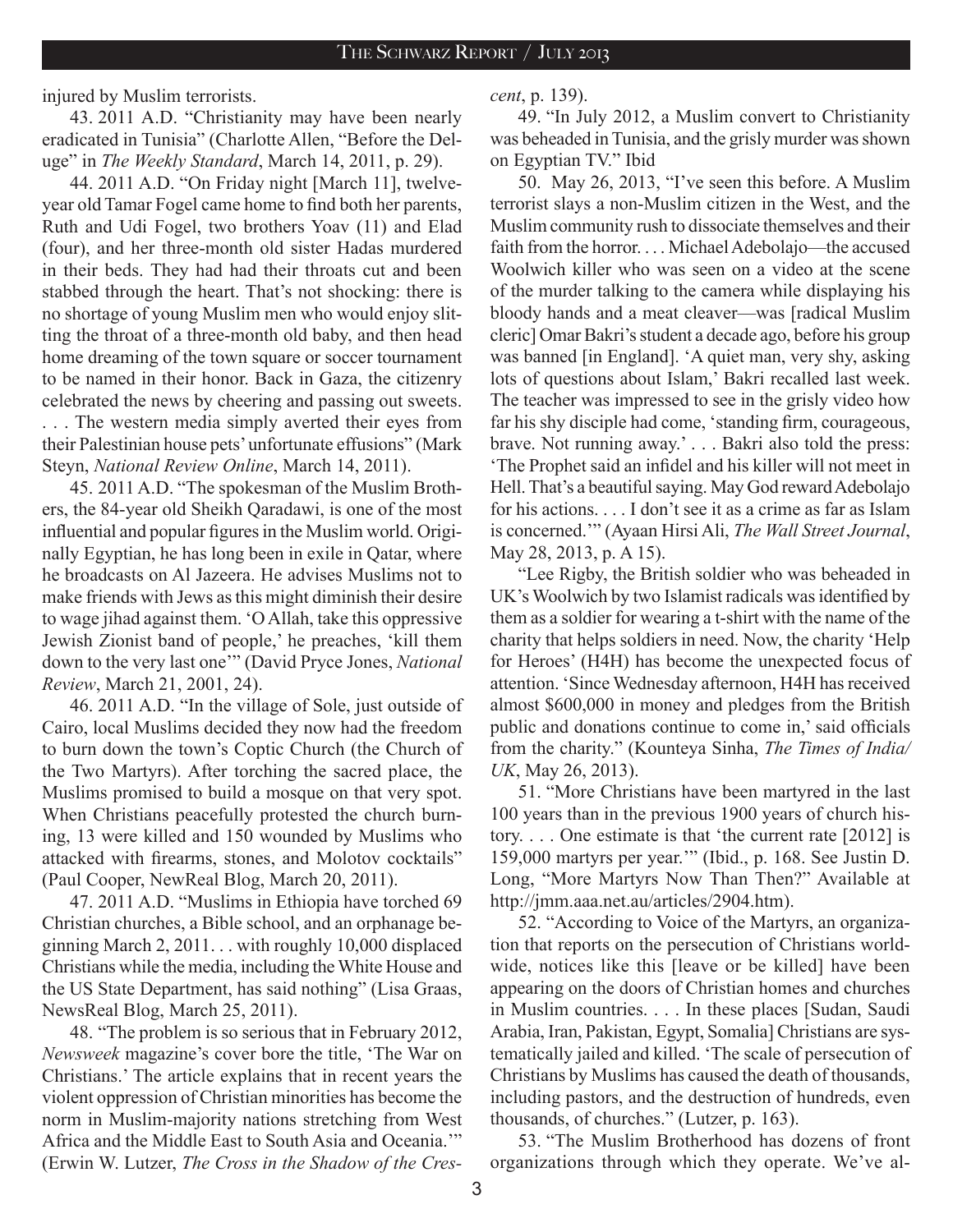ready referred to one of the best known, which is CAIR. Other prominent groups are the Islamic Society of North America (ISNA) and the Muslim Student Association (MSA)." (Lutzer, p. 181, 182).

54. "The motto of the Muslim Brotherhood is explicit as well: 'Allah is our objective, the Prophet is our leader, the Quran is our law, jihad is our way, and dying in the way of Allah is our highest hope.'" (Lutzer, p. 179).

55. "In their investigation of the Muslim Brotherhood archives, seized in 2004, the FBI was able to determine that 'the groups' sole objectives are to implement Islamic law in America in furtherance of reestablishing the global caliphate.' Such goals, of course, would require the replacement of the US Constitution with Sharia." (Lutzer, p. 183. Also, see Shariah: The Threat to America—An Exercise in Competitive Analysis Report of Team BII. Washington, D.C.: The Center for Security Policy, 2010).

56. "Just hours after the two suspects in the Boston Marathon bombing were identified as Muslims, Representative Peter T. King of New York, the Republican chairman of the House Subcommittee on Counterterrorism and Intelligence, called for an 'increased surveillance' of Islamic communities in the United States." (Suhaib Webb, *The New York Times*, April 24, 2013).

"There were likely twice as many martyrs in the twentieth century than in the previous nineteen centuries of Christian history combined. The great majority of these twentieth century martyrs gave their lives for Christ at the hands of communism." (George Weigel, "All War, All The Time," in *First Things*, April 2011, 29, 30).

**Editor's Note**: It appears that Islamists have now replaced the Communist thugs as the world's executioners. Even liberal TV host Bill Maher had this to say about the situation: "There's only one faith, for example, that kills you or wants to kill you if you draw a bad cartoon of the prophet. There's only one faith that kills you or wants to kill you if you renounce the faith. An ex-Muslim is a very dangerous thing. Talk to Salman Rushdie after the show about Christian versus Islam" *World* magazine, May 18, 2013, p. 4.

Also, from Dr. Deepak Das: "Sir, I am a Bengali Hindu from India. I notice that you have published an article citing examples of Islamic terrorism on humanity. But you failed to recognize the Hindu holocaust which caused more than 600 millions of Hindu's lives over 1300 years by the Muslim barbarians. If you include those horrific facts of Islamic brutalities on innocent Hindus, I think your account will be complete and it will be enriched by impartial judgment. Today, not only Jews and Christians are suffering but Hindus, Buddhists, Sikhs, and Jain are also suffering this Islamic terrorism. This deadly cult, totalitarian Arab Imperialism will destroy the whole world if not stopped at the proper time. Now is the time when the West, i.e., America, Israel, and Europe have been afflicted by the sizzling flame of the unholy alliance between Muslim-Marxists. We should fight together to finish this ideology which will destroy the whole world eventually. The M-M combination is more deadly and dangerous than Nazism for human existence" (May 17, 2013).

#### **Bibliography**

LaTourette, Kenneth, *A History of Christianity. Harper*, 1953.

Davis, Robert, *Christian Slaves, Muslim Masters: White Slavery in the Mediterranean*. Palgrave MacMillan, 2004.

Morey, Robert, *The Islamic Invasion*. Christian Scholars Press, 1992.

Thomas, Hugh, *The Slave Trade*. Simon and Schuster, 1997.

Trifkovic, Serge, *The Sword of the Prophet*. Regina Orthodox Press, 2002.

Muir, William, *The Life of Mohammad*. T & T Clark, 1923.

Hammond, Peter, *Slavery, Terrorism and Islam*. Xulon Elite, 2010.

Lutzer, Erwin W., *The Cross in the Shadow of the Crescent*. Harvest House, 2013.

Federer, William J., *What Every American Needs To Know About The Qur'an*. Amerisearch, Inc., 2013.

Ibrahim, Raymond, C*rucified Again: Exposing Islam's New War on Christians*. Regnery/Gateway, 2013.

Spencer, Robert, *Not Peace But a Sword: The Great Chasm Between Christianity and Islam*. E-Book, 2013.

Marshall Paul and Lela Gilbert and Nina Shea, *Persecuted: The Global Assault On Christians*. Thomas Nelson, 2013.

Founded in 1953, the Christian Anti-Communism Crusade, under the leadership of Dr. Fred C. Schwarz (1913-2009) has been publishing a monthly newsletter since 1960. *The Schwarz Report* is edited by Dr. David A. Noebel and Dr. Michael Bauman and is offered free of charge to anyone asking for it. The Crusade's address is PO Box 129, Manitou Springs, CO 80829. Our telephone number is 719-685-9043. All correspondence and taxdeductible gifts (CACC is a 501C3 tax-exempt organization) may be sent to this address. You may also access earlier editions of *The Schwarz Report*  and make donations at www.schwarzreport.org. Permission to reproduce materials from this Report is granted provided that the article and author are given along with our name and address.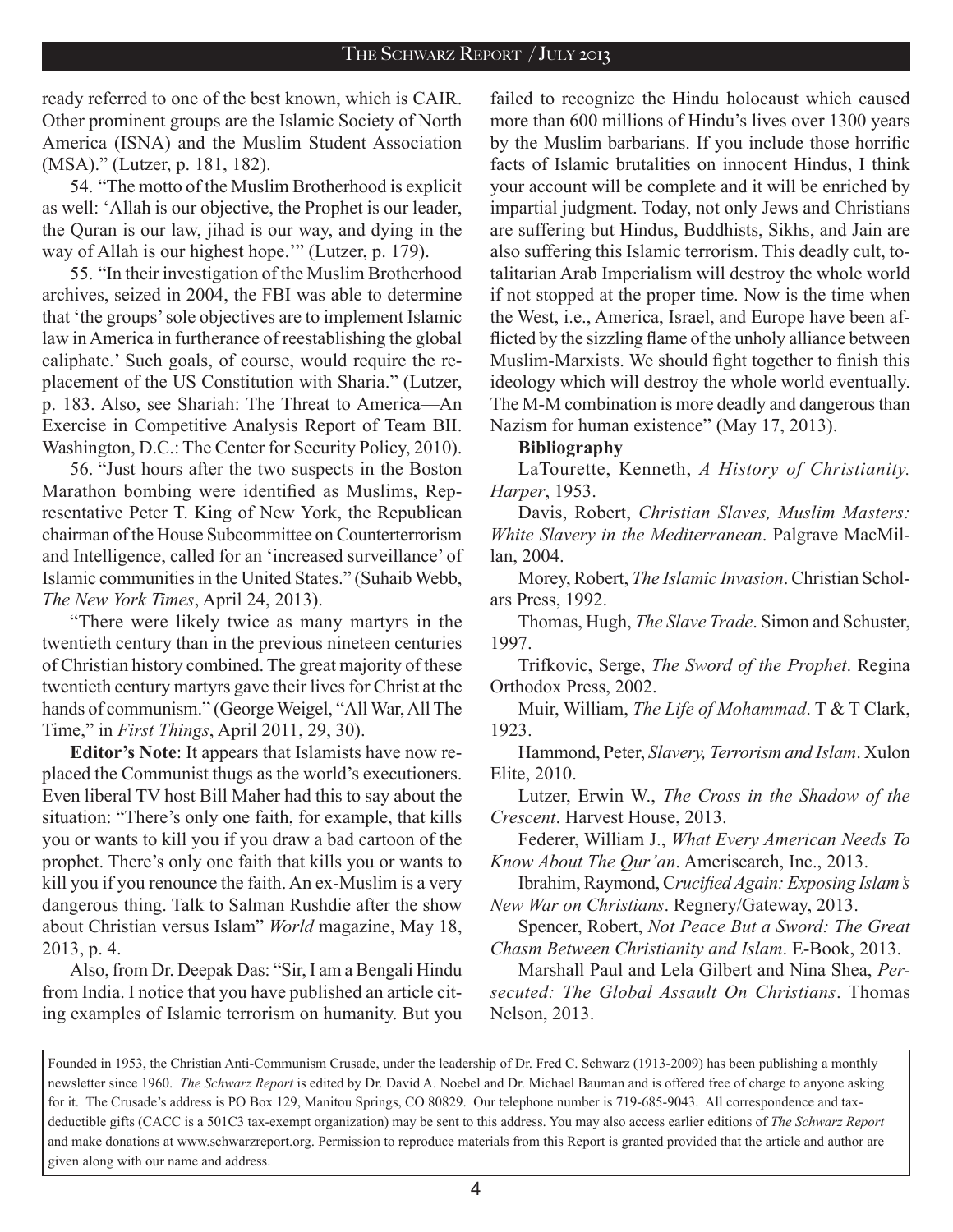## **Christian Martyrs to Islam by Charlotte Allen**

On May 12, Pope Francis officially canonized more than 800 male Catholic residents of the southern Italian port of Otranto, who in 1480 were beheaded en masse for refusing to convert to Islam after their city was invaded and captured by a Turkish Muslim fleet. The making of the new saints was a vivid reminder of something that many people, including historians, prefer to gloss over: the pattern over the centuries of Islamic persecution of Christians that continues to this day in many Muslim majority lands.

In a 2006 lecture at the University of Regensburg, Pope Benedict XVI quoted a remark about Islam made by the 14th century Byzantine emperor Manuel II Palaiologos: "There you will find things only evil and inhuman, such as [the Prophet Muhammad's] command to spread by the sword the faith he preached." Benedict's medieval quotation about forced conversions (the same issue at stake in the Otranto beheadings) reportedly provoked a fatwa against Benedict in Pakistan, church burnings and bombings in the West Bank and Gaza, threats of jihad from al Qaeda, and the murder of a nun in Somalia.

Benedict's quotation also provoked tuts-tuts from Catholic intellectuals: The liberal Catholic magazine *Commonweal* pronounced the pope's remarks "ill-conceived." Benedict eventually apologized, saying the text did not "in any way" express his "personal thought."

Meanwhile, secular historians have argued that the Otranto victims weren't really martyrs in the sense of dying for their faith. They were political prisoners executed for rebelling against their new masters. The same academic fate has befallen the ninth-century martyrs of Cordoba, 48 men and women publicly decapitated when most of Spain was under Muslim rule.

The Cordoban emirate of that era, called Al-Andalus, has been lavishly praised by modern historians as a model of tolerant coexistence, in which Muslims, Christians, and Jews lived peacefully while the arts and letters flourished. This even though the Christians, the vast majority of the population, had seen their churches destroyed, were required to pay an annual poll tax as infidels, and as non-Muslim *djimmis* were treated (along with Jews) as second class citizens under Shariah law.

In Cordoba, Christians were under relentless social pressure to change religions, or at the very least to accommodate quietly to reality. So most historians these days describe the Cordoban martyrs either as secular nationalist revolutionaries or as suicide seekers who deliberately insulted the Prophet Muhammad in their personal quests for heavenly glory or expiation for their sins.

In truth, the crimes for which the Cordoban martyrs were executed—typically they were accused of blasphemy and apostasy for converting to Christianity—bear a striking resemblance to the "crimes" against Shariah for which Christians are becoming martyrs or near-martyrs today in Muslim lands.

In the new book *Persecuted: The Global Assault on Christians*, Pal Marshall, Lela Gilbert, and Nina Shea chronicle the brutal treatment of Christians by communists governments, as in China and North Korea. But the book's overwhelming focus is on Islamic regimes, which either officially or unofficially through government sanctioned mob violence campaigns to exterminate or drive into exile those who regard Jesus Christ as their savior.

The stories are hair-raising. The book recounts how the Arab Spring in Egypt has generated a wave of Coptic-Christian church-burnings and (among other violent deaths) the gang-murder of a 17-year-old boy in 2011 because he had a cross tattooed on his wrist.

One of the authors, Ms. Shea, meets with a convert to Christianity in Saudi Arabia, Hamound Bin Saleh al-Amri, who describes being arrested repeatedly for his beliefs over the past decade and put in prison, where for months at a times he was "severely mistreated and threatened with harm to his family."

Many of the book's stories come from Iran. In 2007 the Iranian government arrested and tortured Mohsen Namvar for baptizing a Muslim who wanted to become a Christian. The following year, Mr. Namvar was arrested again "and so severely tortured that he continued to suffer fever, severe back pain, high blood pressure, uncontrollable shaking of his limbs, and short-term memory loss," the authors report. Mr. Namvar and his family fled to Turkey, where Christianity is severely restricted but Christian converts aren't punished.

In a recent article for National Review Online, Ms. Shea, who directs the Hudson Institute's Center for Religious Freedom, wrote about a May 5 church-bombing that killed 10 people in Nigeria, where Christianity has recently edged out Islam as that country's majority religion.

So perhaps the pope making saints out of the hundreds of brave men who six centuries ago gave up their lives rather than experience forced conversion to Islam will remind cynical secular historians that the religious fanatics aren't always the people who die for their faith. Sometimes the fanatics are the people who kill them.

—*The Wall Street Journal*, May 24, 2013, p. A 11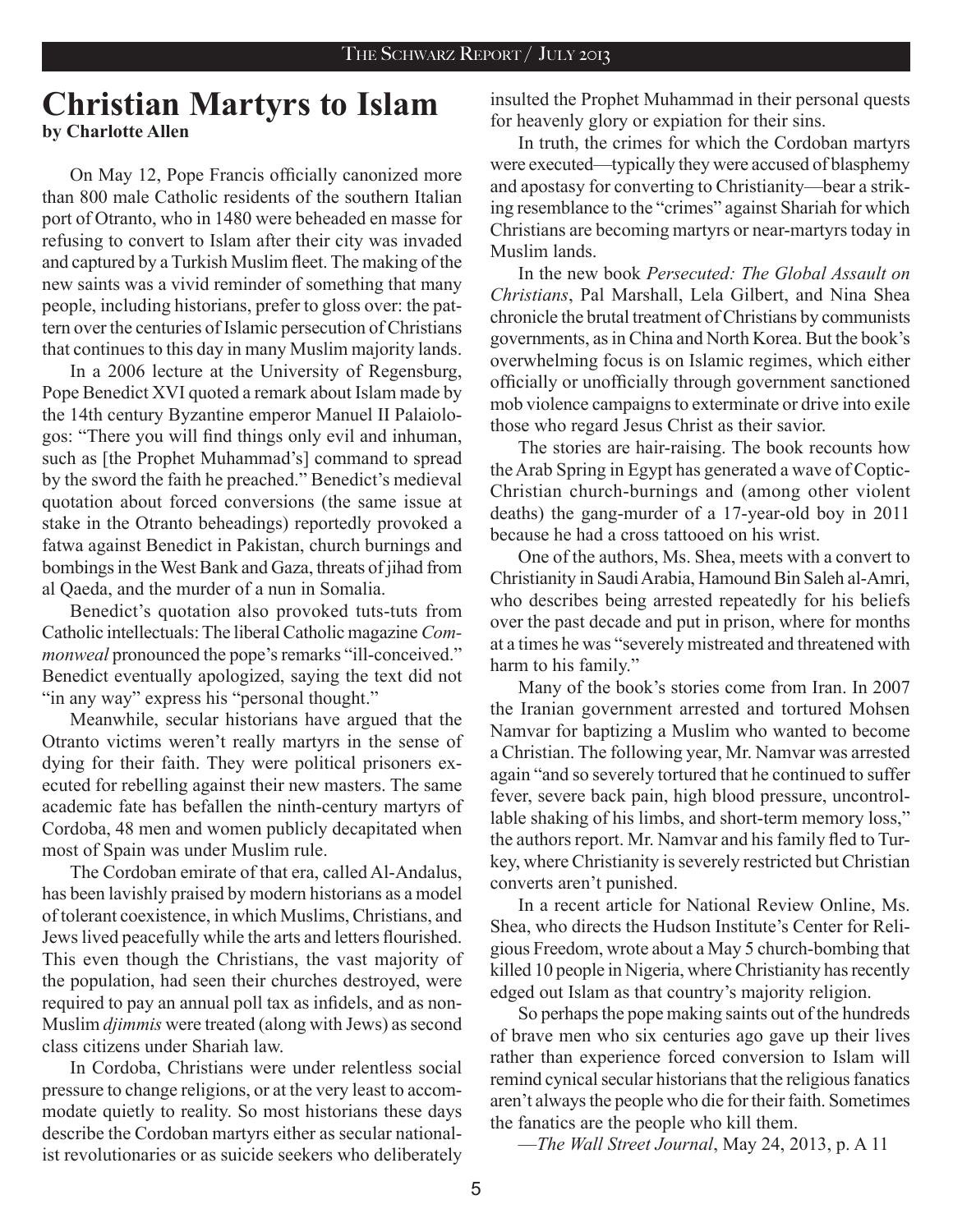## **Kathy Boudin: Hail Columbia**

People have been outraged to learn that Kathy Boudin, imprisoned for her role in the 1981 Brinks armored car robbery and murders in New York and paroled a decade ago, now holds an adjunct professorship in the school of social work at Columbia University, where she has been lecturing since 2008. When asked by the *New York Post* about Boudin, associate dean Marianne Yoshioka enthused that her colleague is "an excellent teacher who gets incredible evaluations from her students each year." The Scrapbook is prepared to believe that. What student, even a student of social work, would not be fascinated by the spectacle of a professor who is also a felony murderer?

Kathy Boudin, now nearly 70 years old, is practically a parody of a superannuated 1960s radical. The daughter of a famous left-wing lawyer and the niece of the radical journalist I.F. Stone, she dropped out of Bryn Mawr to live and study in the Soviet Union, then joined the terrorists of the Weather Underground, bombing the Pentagon, the US Capitol, various civic and commercial sites in New York and Chicago—and ultimately themselves, in the famous 1970 explosion of a townhouse bomb factory in Greenwich Village.

Boudin and a handful of comrades (three of whom were killed in the blast) had been making bombs for detonation at a soldiers' dance at nearby Fort Dix. Boudin was injured, but survived—and then became a fugitive for more than a decade until she and fellow Weathermen and members of the Black Liberation Army robbed a Brinks armored truck in Rockland County, New York, in 1981. Boudin and friends shot and killed one guard and two policemen, and wounded another guard. This time Boudin was captured, was offered a plea bargain, and served 19 years in prison.

In a perfect world, of course, unrepentant domestic terrorists like Kathy Boudin would not be offered plum faculty posts at Ivy League institutions. But as The Scrapbook is well aware, this is not a perfect world—nor especially uncharacteristic of our nation's more prestigious institutions of higher learning, where the Boudin generation remains in control and anti-Americanism is the predominant faith. Kathleen Cleaver, ex-fugitive onetime wife of Eldridge Cleaver, teaches at Yale Law School; Boudin's fellow bomber (and Obama pal) Bill Ayers taught at the University of Illinois, Angela Davis at the University of California, Santa Cruz. The list goes on.

The Scrapbook's view of all this is cautiously optimistic. First, it is entirely possible that, when the academy is finally liberated from its baby boom captivity, the selfconsciously radical atmosphere on our nation's campuses may lift, if only partially. Second, if it had been revealed in, say, 1975 that Kathy Boudin (then probably, resident in Cuba) would someday be teaching at Columbia, nobody would have noticed. Today, it's a big deal. And that's progress, of sorts: The romantic view of the anarchists and murderers of the left in that era has given way to revision and reassessment and, to some degree, revulsion.

The Scrapbook has another perspective as well. Such spectacular events as the Brinks robbery tend to concentrate attention on the perpetrators, not the victims, especially when the perpetrators have minor celebrity status. Lest we forget, Kathy Boudin and her comrades shot and killed three men, leaving two widows and nine children. It might be worth asking Dean Yoshioka whether any of those children (or grandchildren now, in some cases) have ever applied to Columbia University for admission, or for employment—and whether, under the circumstances, Boudin's patron feels any lingering sense of obligation.

—*The Weekly Standard*, April 15, 2013, p. 2, 3

### **Hail Columbia II by Rusty Weiss**

Is there any business that you are aware of that would actively hire an individual who once intended on setting a bomb at said business? Probably not, but nonetheless, welcome to liberal academia; and welcome to Columbia University. The irony, as they say, is strong with this one.

Having recently perused the Columbia University website, I managed to come across a very interesting image.

It is an image of the Greenwich Village townhouse explosion in 1970. The explosion occurred because of a premature bomb detonation, when a device that was being fashioned by members of the Weather Underground accidentally exploded. The description of the image on the Columbia University website reads:

Site of the East 11th Street Townhouse that blew up in March 1970, killing Teddy Gold, Diana Oughton, and Terry Robbins. Kathy Boudin and Cathy Wilkerson (who just published a book, *Flying Close to the Sun: My Life and Times As a Weatherman*) survived the blast.

Kathy Boudin is the name that most stands out here, having been a Weather Underground member and convicted murderer . . . but more importantly, recently having been hired as a Professor at Columbia University's School of Social Work.

Via last month's *New York Post*: "Former Weather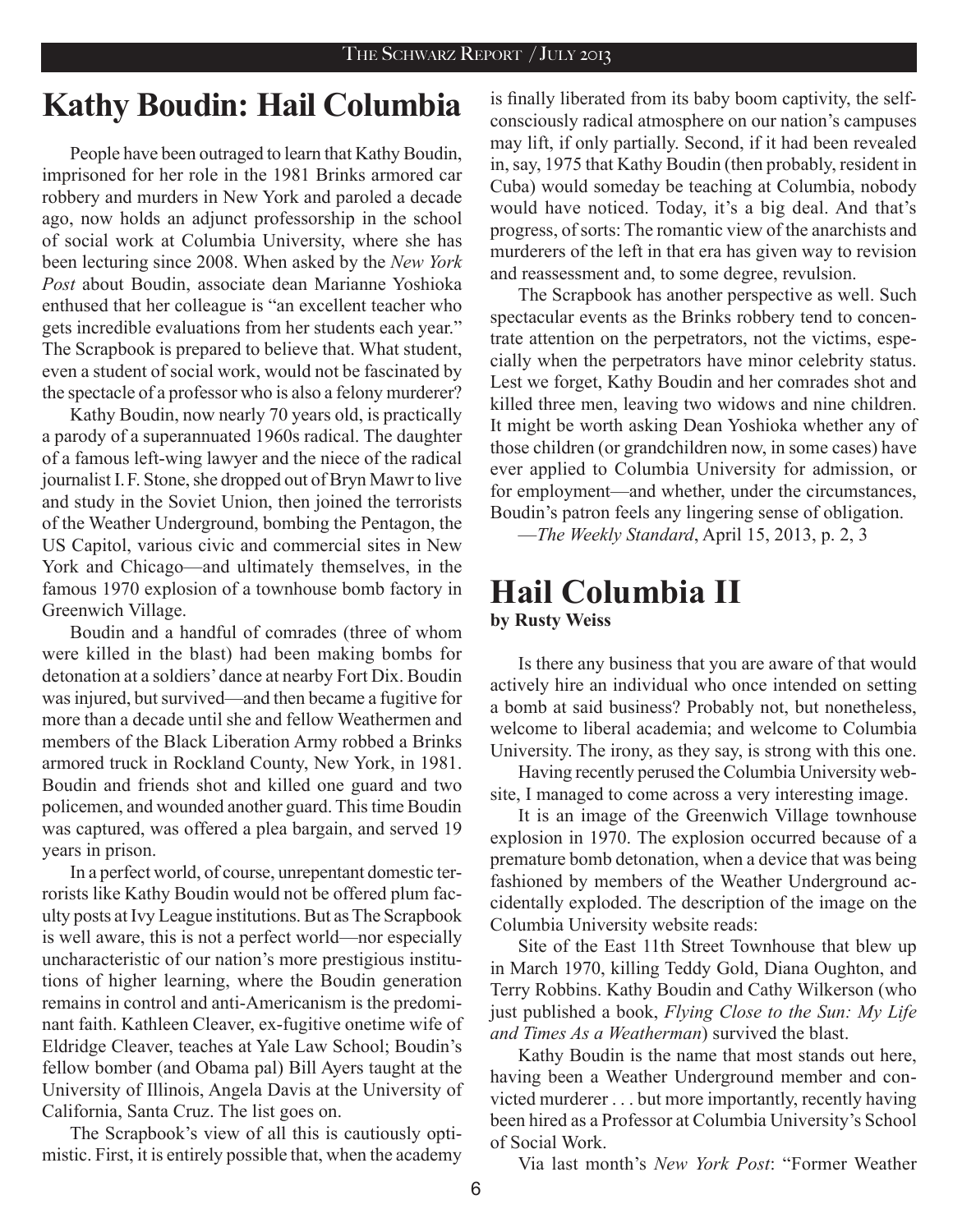Underground radical Kathy Boudin . . . now holds a prestigious adjunct professorship at Columbia University's School of Social Work, *The Post* has learned."

So we have an image on the Columbia University website of a bomb explosion involving a current Columbia University professor. Too rich.

But here is the third prong in the triumvirate of irony—the bomb, according to some sources, was meant to destroy the main library at, you guessed it . . . Columbia University.

Here is an excerpt from a *New York Times* article: "The explosion, which became front page news and sent a shock wave through the city, was caused by the accidental detonation of dynamite in a subbasement bomb factory. Young radicals from the Weathermen were making bombs to destroy property, beginning with the main library at Columbia University."

Of the five domestic terrorists at the Greenwich Village townhouse, Boudin seemed to be the one most favoring the use of such devices.

Via Wikipedia: "According to Cathy Wilkerson, who was a leader of the New York collective of the Weathermen, they were disappointed with the minimal effects of their earlier use of Molotov cocktails at the home of Judge Murtagh and other locations. At the suggestion of Terry Robbins, another of the leaders, they decided to use dynamite for newly planned actions.

"They purchased a considerable quantity of dynamite and a number of electric fuses. The group investigated and designated three targets, including a dance at Fort Dix, an army base in nearby New Jersey. It was reported that "arguments went on day and night" in the townhouse, with Kathy Boudin favoring the use of antipersonnel bombs and Diana Oughton having misgivings."

The phrase "anti-personnel" indicates that these devices were designed to inflict bodily damage and/or death upon human beings.

Aside from designing bombs that could have been used on the Columbia University Library, some have actually claimed the devices were meant for a different target. A former FBI informant, Larry Grathwohl, described one version of the intent for the bombs being built.

"One other historical fact that demands mention is the explosion of the Weathermen bomb factory in Greenwich Village in February of 1970. The bombs being built for use at an Army dance at the Ft. Dix Army Base on a Saturday night contained roofing nails for the shrapnel effect, and if the bombs hadn't prematurely detonated, killing three Weathermen, the effect would have been devastating."

others could have been injured or killed had the plot been carried out to fruition. As a result of the scrutiny being applied after the explosion, Boudin figured she would go underground like so many of her ilk, to elude authorities.

But wait, there's more.

Not only did Boudin, along with Cathy Wilkerson, survive the Greenwich Village townhouse explosion meant to kill or maim people, but she was also a key player during a Brinks armored-car robbery in 1981 that resulted in multiple deaths.

In the Brinks case, Boudin drove the getaway vehicle (a U-Haul truck) as her armed partners murdered a security guard and made off with \$1.6 million.

Even more heinous, after being stopped by police officers later on, Boudin feigned innocence and convinced the officers to drop their guard. As the officers lowered their weapons, they were quickly overcome by six men from the back of the truck. Two of the officers were murdered by multiple rounds from a heavy cache of weaponry.

Boudin was convicted of murder and felony robbery, but released in 2003 by a New York parole board. Then Governor George Pataki denounced the decision saying, "The murder of a police officer should be punished to the fullest extent of the law"

Of course, you'd never know any of this by reading how the Columbia University website introduces their new Professor of Social Work. On one page they mention her prison term, but portray it as being a result of "civil rights, antiwar, and international justice movements", not for being a convicted murderer.

A slightly dishonest revisionist history by omission, for the good professor. And certainly a misleading portrayal of an instructor that some students may oppose being taught Social Work by . . . because Boudin's past social work involved people dying.

A past that included bomb designs that forced Boudin to go underground and avoid capture for over a decade, and a subsequent crime which forced her behind bars for 22-years, has effectively been erased by the liberal educators at Columbia University.

Where once they were targets of her rage, where once she was a deplorable criminal lurking in the shadows, Columbia now finds itself a career sanctuary for Ms. Boudin.

Multiple attempts to contact Columbia University regarding the image or the misleading biographies have gone unanswered. Perhaps integrity at the University is now hiding. . . underground.

—Freedomworks.org, May 2, 2013

Hundreds of military personnel and their significant